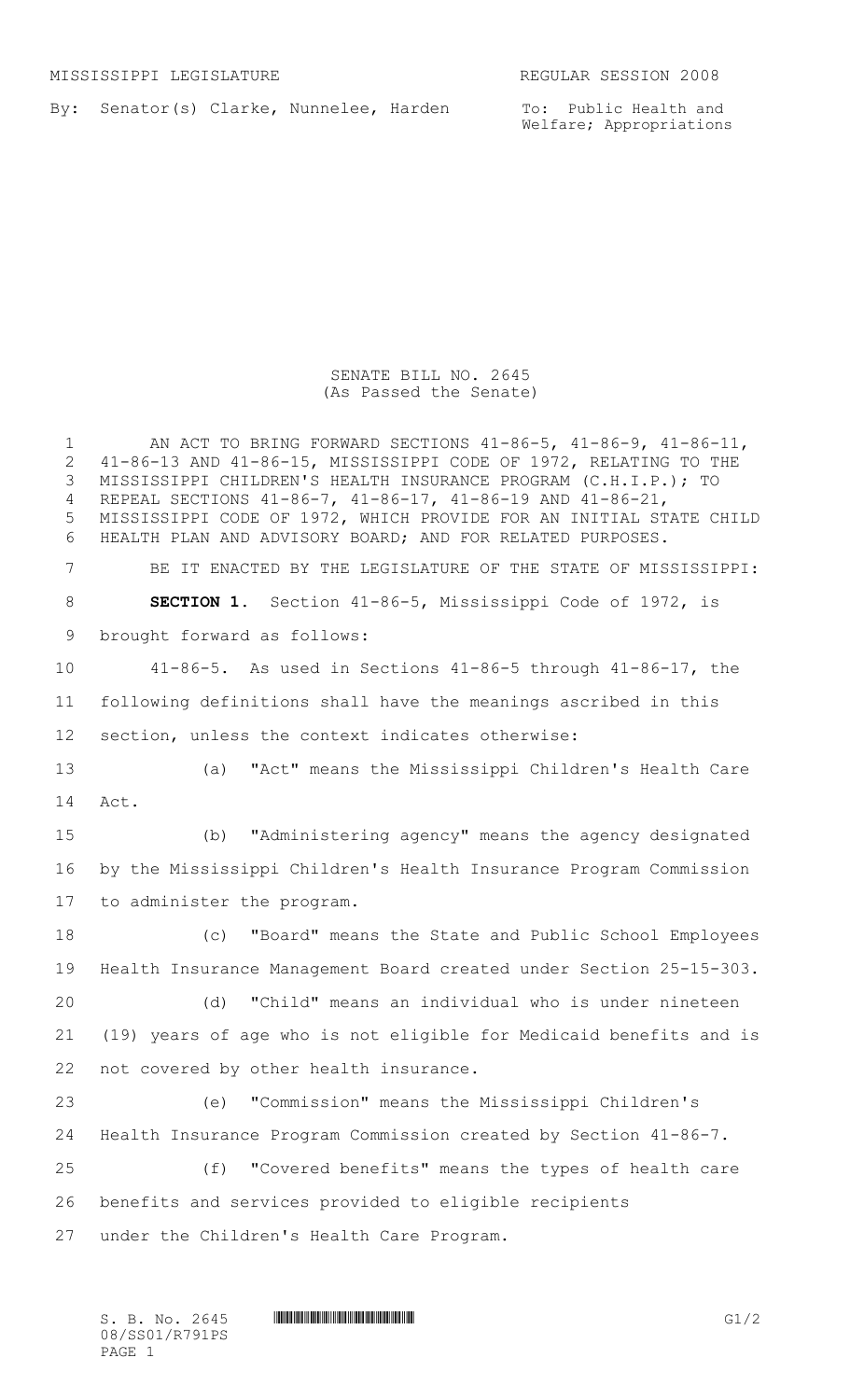(g) "Division" means the Division of Medicaid in the Office of the Governor.

 (h) "Low-income child" means a child whose family income does not exceed two hundred percent (200%) of the poverty level for a family of the size involved.

(i) "Plan" means the State Child Health Plan.

 (j) "Program" means the Children's Health Care Program established by Sections 41-86-5 through 41-86-17.

 (k) "Recipient" means a person who is eligible for assistance under the program.

 (l) "State Child Health Plan" means the permanent plan that sets forth the manner and means by which the State of Mississippi will provide health care assistance to eligible uninsured, low-income children consistent with the provisions of Title XXI of the federal Social Security Act, as amended.

 **SECTION 2.** Section 41-86-9, Mississippi Code of 1972, is brought forward as follows:

 41-86-9. (1) A Mississippi Children's Health Insurance Program Commission is created to develop and adopt the permanent State Child Health Plan. The commission shall be composed of the following members:

 (a) The Executive Director of the Division of Medicaid; (b) The Executive Director of the State Department of Health;

(c) The Mississippi Commissioner of Insurance;

 (d) Two (2) members to be appointed by the Lieutenant Governor, one (1) of whom shall be a nurse practitioner who provides health care services to children, and one (1) of whom shall be a person with experience in administering or working with plans for reimbursement or payment of health care expenses; (e) Two (2) members to be appointed by the Speaker of the House of Representatives, one (1) of whom shall be a physician

who provides health care services to children, and one (1) of whom

 $S. B. No. 2645$  .  $M. 2645$ 08/SS01/R791PS PAGE 2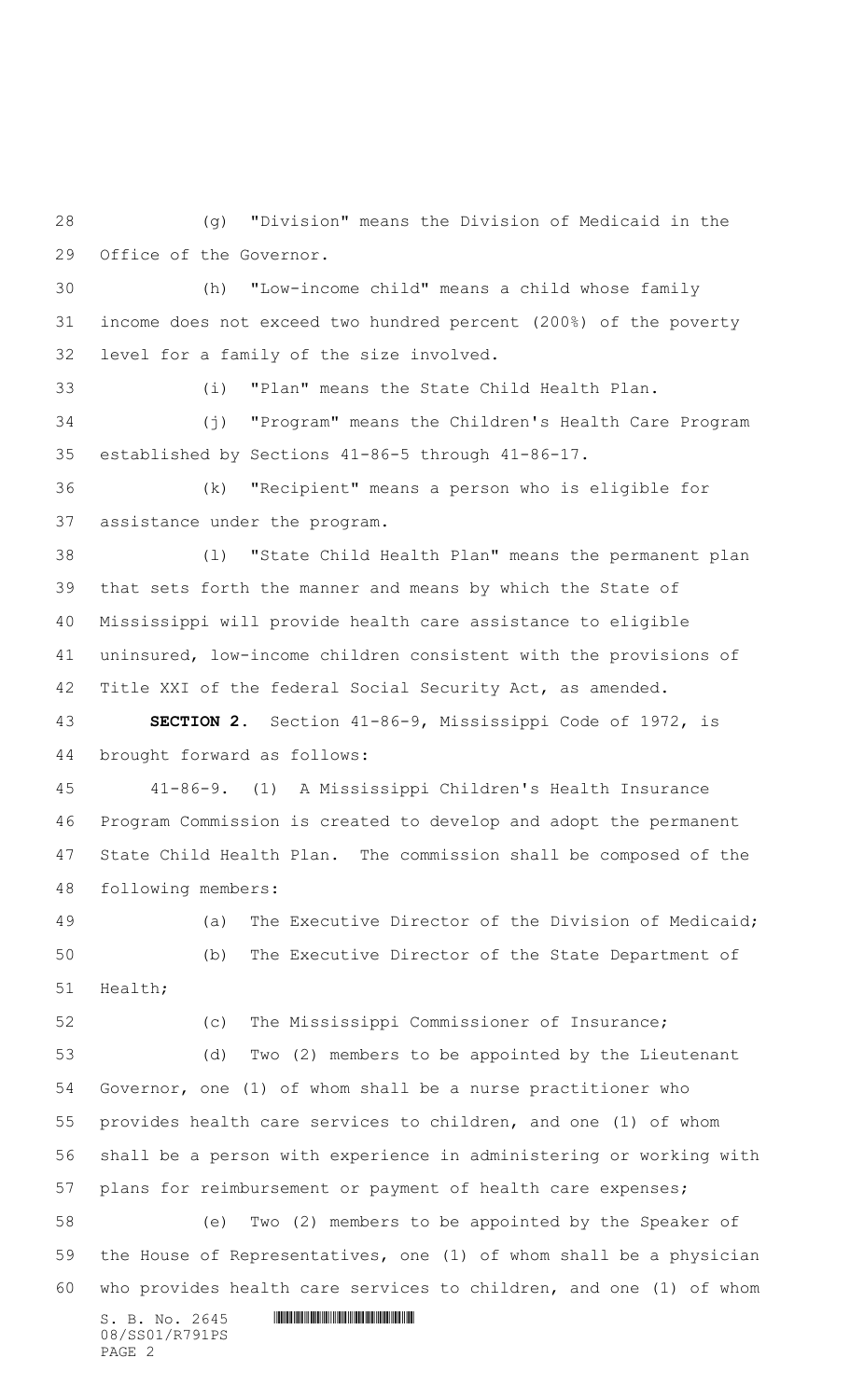shall be a person with experience in administering or working with 62 plans for reimbursement or payment of health care expenses; and

 (f) Two (2) members to be appointed by the Governor, one (1) of whom shall be a physician who provides health care services to children, and who shall serve as chairman of the commission, and one (1) of whom shall be a person with experience in administering or working with plans for reimbursement or payment of health care expenses.

 In making appointments to the commission, the appointing authorities shall reflect the gender and racial composition of the state.

 Not later than May 1, 1998, the Governor, the Lieutenant Governor and the Speaker shall appoint the members of the commission. After the members are appointed, the commission shall meet on a date designated by the chairman of the commission in Jackson, Mississippi, to organize the commission and establish rules for transacting its business and keeping records. A majority of the members of the commission shall constitute a quorum at all commission meetings. An affirmative vote of a majority of the members shall be required in the adoption of rules, resolutions and reports. All members of the commission shall be notified in writing of all regular and special meetings of the commission, which notices shall be mailed at least five (5) days before the dates of the meetings. The commission may establish any subcommittees that it deems desirable to study and report to the commission with respect to any matter that is within the scope of the commission.

 The Division of Medicaid shall provide clerical and administrative support for the Children's Health Insurance Program Commission. In carrying out the provisions of this section, the commission may utilize the services, facilities and personnel of 92 all departments, agencies, offices and institutions of the state. In particular, the commission shall consult with the Division of

 $S. B. No. 2645$  .  $M. 2645$ 08/SS01/R791PS PAGE 3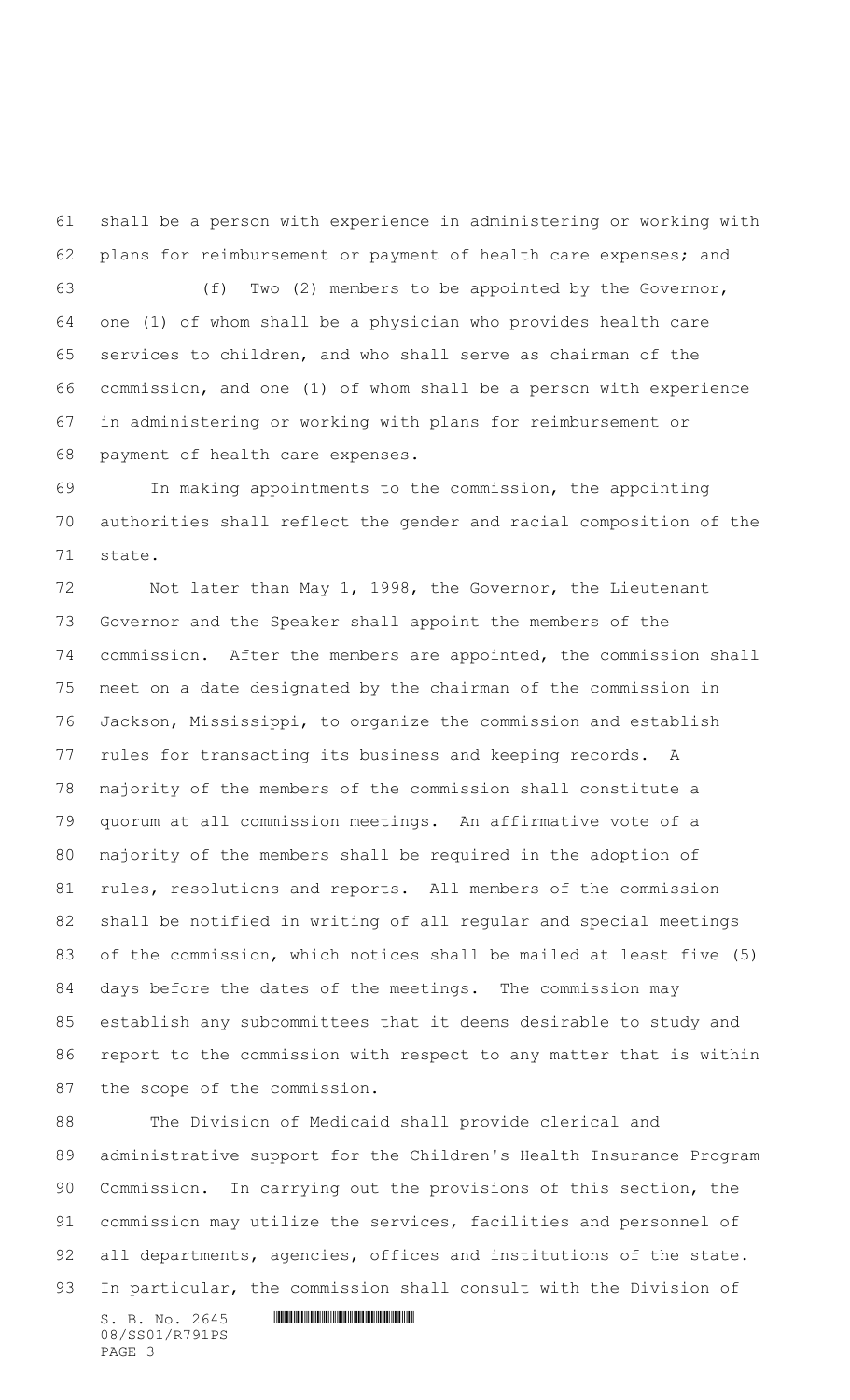Medicaid, the Office of Insurance of the Department of Finance and Administration, the State Department of Health and the Mississippi Department of Insurance, and those agencies shall cooperate with the commission and provide the commission with any information and other assistance requested by the commission. The commission may consult and seek advice from various groups in the state in order to understand the effect of any existing laws or any changes in law being considered by the commission. For attending meetings of the commission, each member who is not a state official shall be paid per diem compensation in the amount authorized by Section 25-3-69 and each member shall receive expense reimbursement as authorized by Section 25-3-41. All expenses incurred by and on behalf of the commission shall be paid from any funds appropriated or otherwise made available for the purpose of this program, and from any grants or contributions made to the commission for its purpose. The commission shall be dissolved on August 1, 1998.

 (2) The Children's Health Insurance Program Commission shall develop the State Child Health Plan, which shall set forth the manner and means by which the State of Mississippi will provide health care assistance to eligible uninsured, low-income children under the Children's Health Care Program. The commission shall consider all options in developing the plan. The plan must be consistent with and meet the applicable requirements of Title XXI of the federal Social Security Act, as amended, and shall include:

 (a) A designation of the agency of the state that will be the administering agency for the program, which shall be either the Division of Medicaid or the State and Public School Employees Health Insurance Management Board created under Section 25-15-303;

 (b) Whether the administering agency will have the authority provided under Section 41-86-11(4);

 (c) A description of the covered benefits and the eligibility standards for recipients;

 $S. B. No. 2645$  **HIMPLE FOR EXAMPLE FOR A SET AND FOR A SET AND FOR A SET AND FOR A SET AND FOR A SET AND FOR A SET AND FOR A SET AND FOR A SET AND FOR A SET AND FOR A SET AND FOR A SET AND FOR A SET AND FOR A SET AND FOR A** 08/SS01/R791PS PAGE 4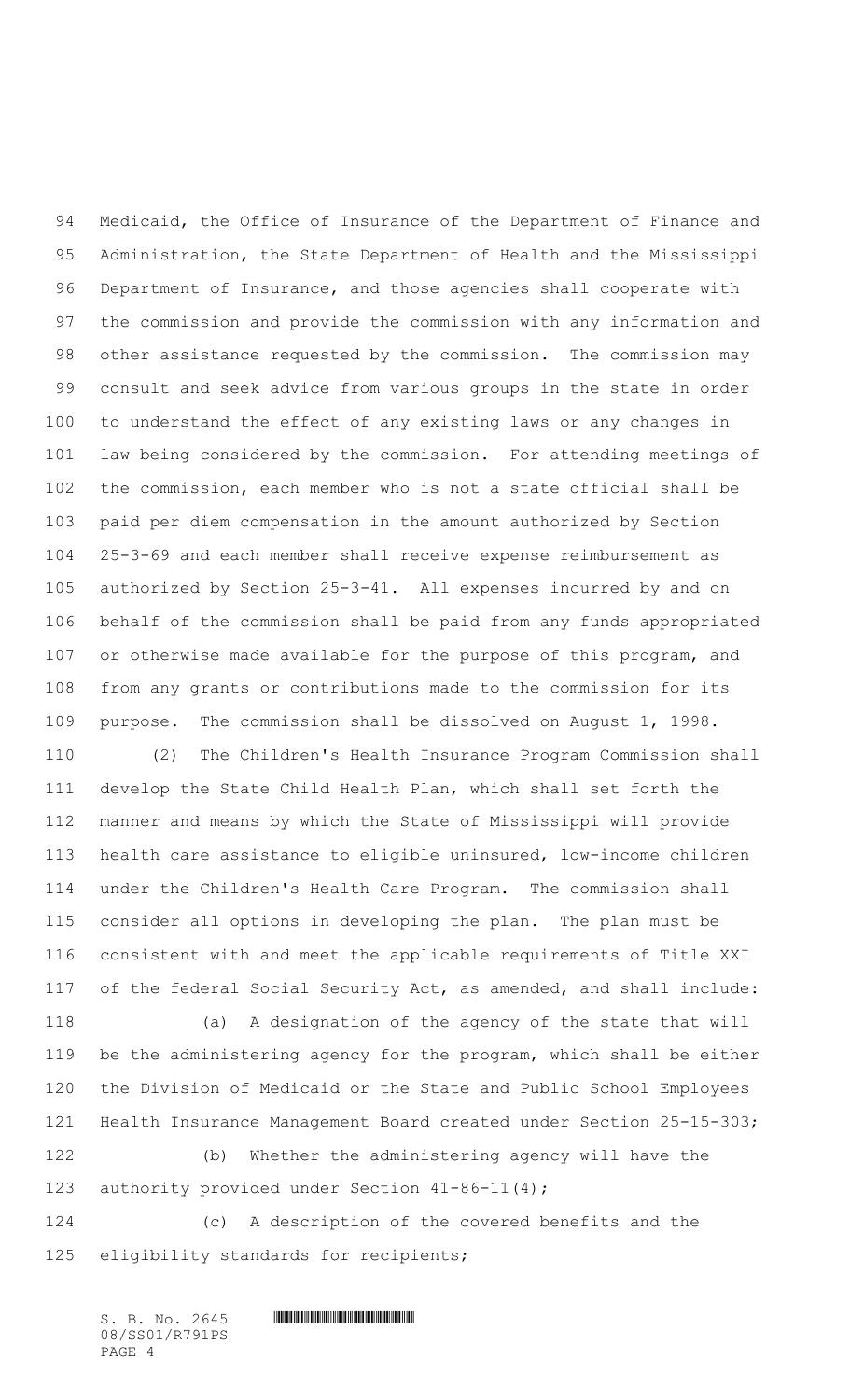(d) The method by which health care benefits and services provided under the program will be coordinated with other sources of health benefits coverage for children; and

 (e) Methods used to assure the quality and appropriateness of care and access to covered benefits.

 (3) The Division of Medicaid shall submit the permanent plan adopted by the commission to the United States Secretary of Health and Human Services for approval on or before August 1, 1998.

 (4) After the permanent plan has been developed and approved, the Children's Health Care Program shall be implemented and administered by the administering agency designated by the commission.

 **SECTION 3.** Section 41-86-11, Mississippi Code of 1972, is brought forward as follows:

 41-86-11. (1) The administering agency shall adopt, in accordance with Section 25-43-1 et seq., rules and regulations for 142 the implementation of the program, and for the coordination of the program with the state's other medical assistance programs.

 (2) If the Division of Medicaid is designated as the administering agency for the program, the division shall have all of the authority set forth in Section 43-13-101 et seq.

 (3) The administering agency shall make reports to the federal government and to the Legislature on the providing of benefits to those children under the program.

 (4) (a) If the commission provides that the administering 151 agency will have such authority, the administering agency shall execute a contract or contracts to provide the health care coverage and services under the program, after first receiving bids. The contract or contracts may be executed with one or more corporations or associations authorized to do business in Mississippi. All of the coverage and services to be provided under the program may be included in one or more similar contracts, or the coverage and services may be classified into

08/SS01/R791PS PAGE 5

 $S. B. No. 2645$  .  $M. 2645$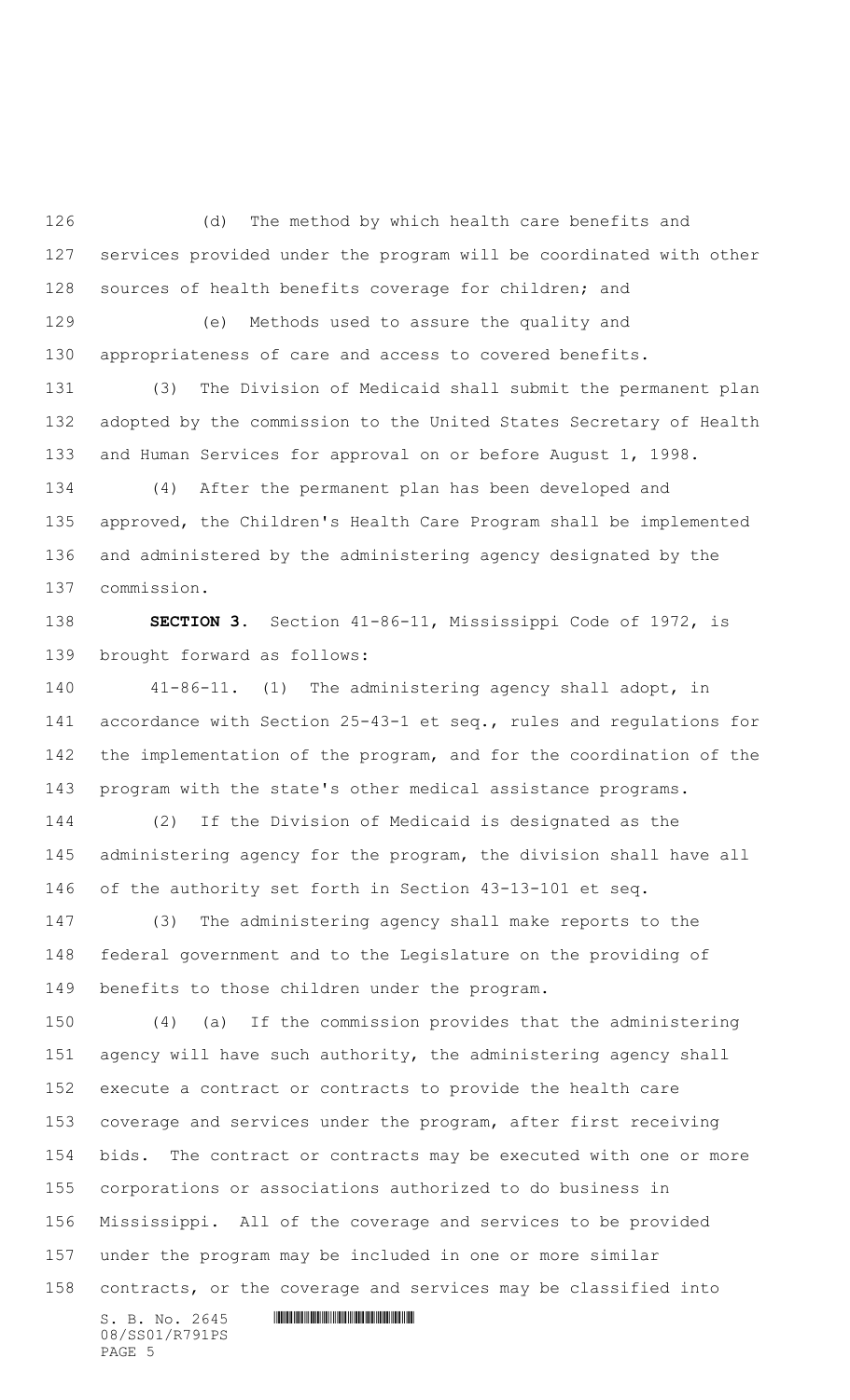different types with each type included under one or more similar contracts issued by the same or different corporations or associations.

 (b) The administering agency shall execute a contract or contracts with one or more corporations or associations that have submitted the best and most cost-effective bids, or shall reject all bids. If the administering agency rejects all bids, it shall notify all bidders of the rejection and shall actively solicit new bids.

 **SECTION 4.** Section 41-86-13, Mississippi Code of 1972, is brought forward as follows:

 41-86-13. (1) The Division of Medicaid shall receive state appropriations for the program and federal matching funds under the State Children's Health Insurance Program established by Title XXI of the federal Social Security Act, as amended, and the division shall provide those funds to the administering agency for the administration of the program. The Legislature shall include those funds as a line item in the appropriation to the Division of Medicaid.

 (2) The program is subject to the availability of state funds specifically appropriated by the Legislature for the purpose of the program and federal matching funds under the State Children's Health Insurance Program established by Title XXI of the federal Social Security Act, as amended. The division may limit enrollment as necessary to ensure that the costs of the program do not exceed the total amount of state and federal funds appropriated by the Legislature for that purpose.

 **SECTION 5.** Section 41-86-15, Mississippi Code of 1972, is brought forward as follows:

 41-86-15. (1) Persons eligible to receive covered benefits under Sections 41-86-5 through 41-86-17 shall be low-income children who meet the eligibility standards set forth in the plan. Any person who is eligible for benefits under the Mississippi

08/SS01/R791PS PAGE 6

## $S. B. No. 2645$  .  $M. 2645$